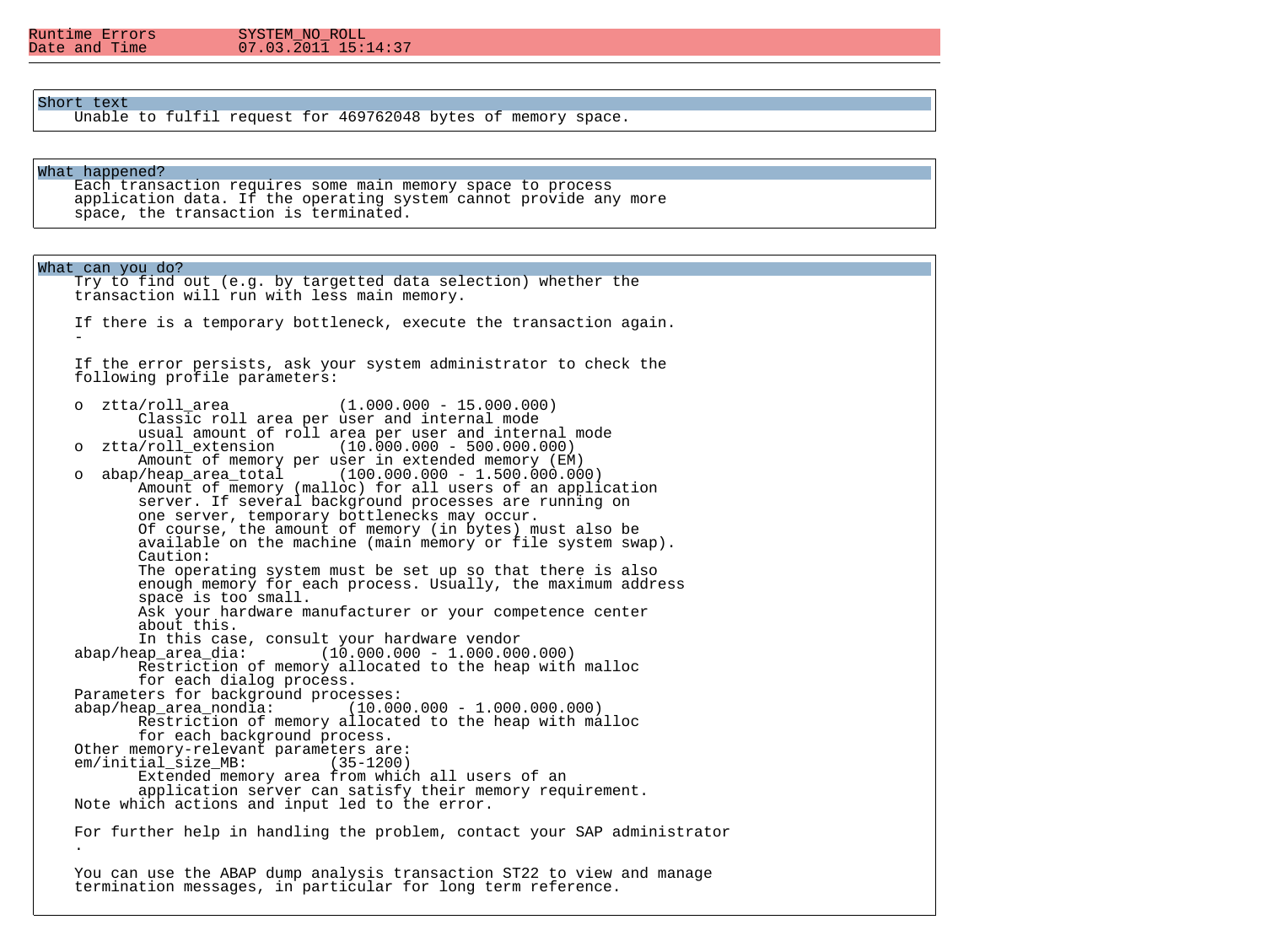## Error analysis

| More main memory area was requested.<br>However, all the available space has been used up.<br>Possible reasons:<br>- Many (large) internal tables.<br>- Many (large) programs active.<br>- Deep nesting of subroutines with a lot of local data.                                                                                                              |
|---------------------------------------------------------------------------------------------------------------------------------------------------------------------------------------------------------------------------------------------------------------------------------------------------------------------------------------------------------------|
| Last error logged in SAP kernel<br>Component "EM"<br>Place "SAP-Server eachiano NSP 00 on host eachiano (wp 0)"<br>Version 37<br>$Error code$ 7<br>Error text "Warning: EM-Memory exhausted: Workprocess gets PRIV "<br>$\mathbf{u}$ $\mathbf{u}$<br>$Description. \ldots \ldots$<br>$\mathbf{u} = \mathbf{u}$<br>System call<br>Module "emxx.c"<br>Line 1881 |
| The error reported by the operating system is:<br>Error number $" "$<br>Error text " "                                                                                                                                                                                                                                                                        |

How to correct the error Try to decide by analysis whether this request is reasonable or whether there is a program error. You should pay particular attention to the internal table entries listed below. The amount of storage space (in bytes) filled at termination time was: Roll area...................... 8112 Extended memory (EM)........... 430341536 Assigned memory (HEAP)......... 284905296 Short area....................... " " Paging area..................... 131072 Maximum address space.......... " " If the error occures in a non-modified SAP program, you may be able to find an interim solution in an SAP Note. If you have access to SAP Notes, carry out a search with the following keywords: "SYSTEM\_NO\_ROLL" " " "Z\_ABAP101\_BOMBA\_PROCEDURAL" or "Z\_ABAP101\_BOMBA\_PROCEDURAL" "START-OF-SELECTION" If you cannot solve the problem yourself and want to send an error notification to SAP, include the following information: 1. The description of the current problem (short dump)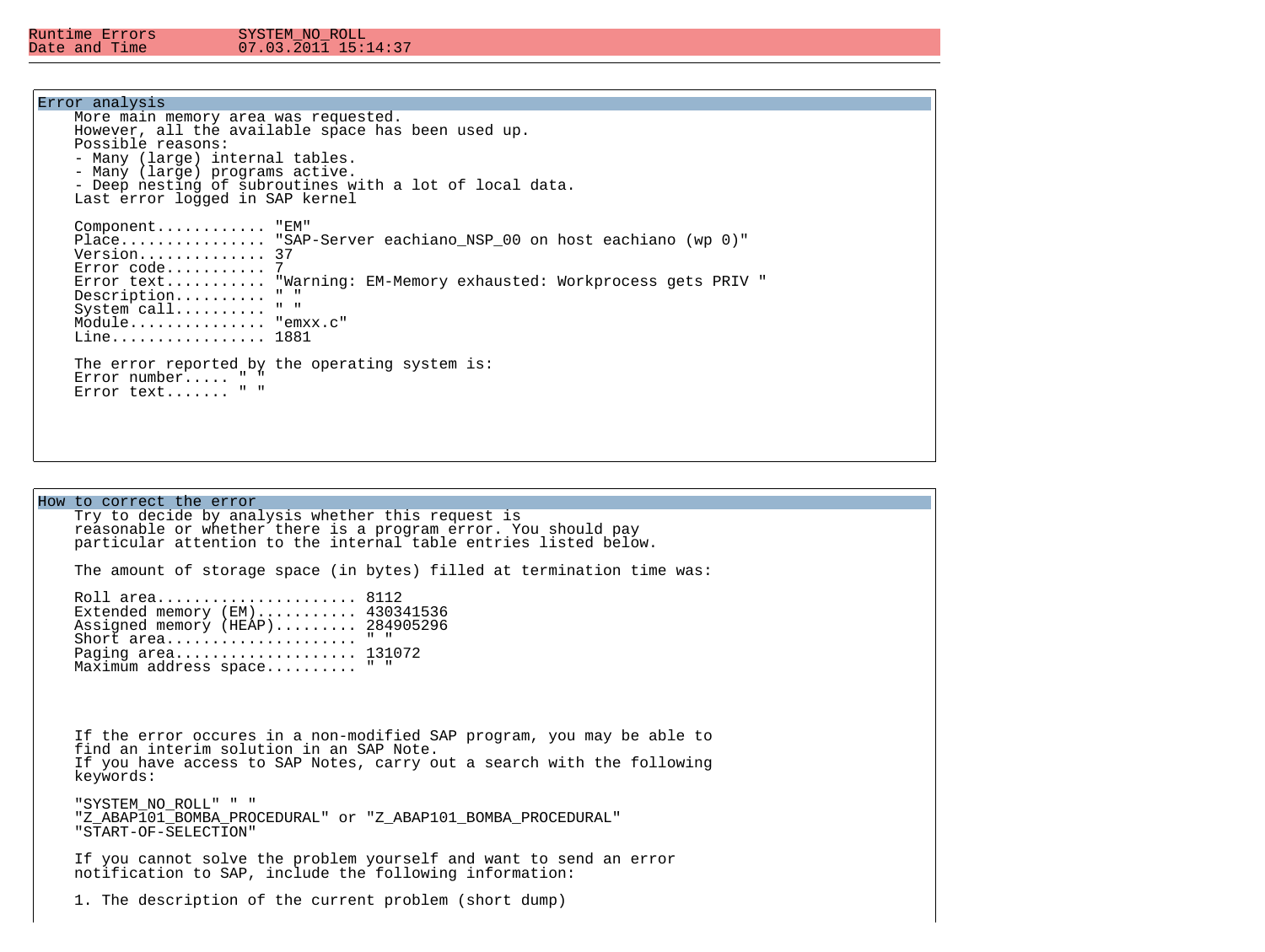## $07.03.\overline{2}01\overline{1}15:14:37$

 To save the description, choose "System->List->Save->Local File (Unconverted)".

2. Corresponding system log

 Display the system log by calling transaction SM21. Restrict the time interval to 10 minutes before and five minutes after the short dump. Then choose "System->List->Save->Local File (Unconverted)".

 3. If the problem occurs in a problem of your own or a modified SAP program: The source code of the program In the editor, choose "Utilities->More Utilities->Upload/Download->Download".

 4. Details about the conditions under which the error occurred or which actions and input led to the error.

### System environment

 SAP-Release 700 Application server... "eachiano" Network address...... "192.168.1.10" Operating system..... "Windows NT" Release.............. "5.1" Hardware type........ "2x Intel 80686" Character length.... 8 Bits Pointer length....... 32 Bits Work process number.. 0 Shortdump setting.... "full" Database server... "eachiano" Database type..... "ADABAS D" Database name..... "NSP" Database user ID.. "SAPNSP" Char.set.... "English\_United State" SAP kernel....... 700 created (date)... "Jan 29 2007 00:33:09" create on........ "NT 5.0 2195 Service Pack 4 x86 MS VC++ 13.10" Database version. "SQLDBC 7.6.3.012 CL 169237 " Patch level. 95 Patch text.. " " Database............. "MaxDB 7.6, MaxDB 7.7" SAP database version. 700 Operating system..... "Windows NT 5.0, Windows NT 5.1, Windows NT 5.2" Memory consumption Roll.... 8112 EM...... 430341536 Heap.... 284905296 Page.... 131072 MM Used. 705586216 MM Free. 151296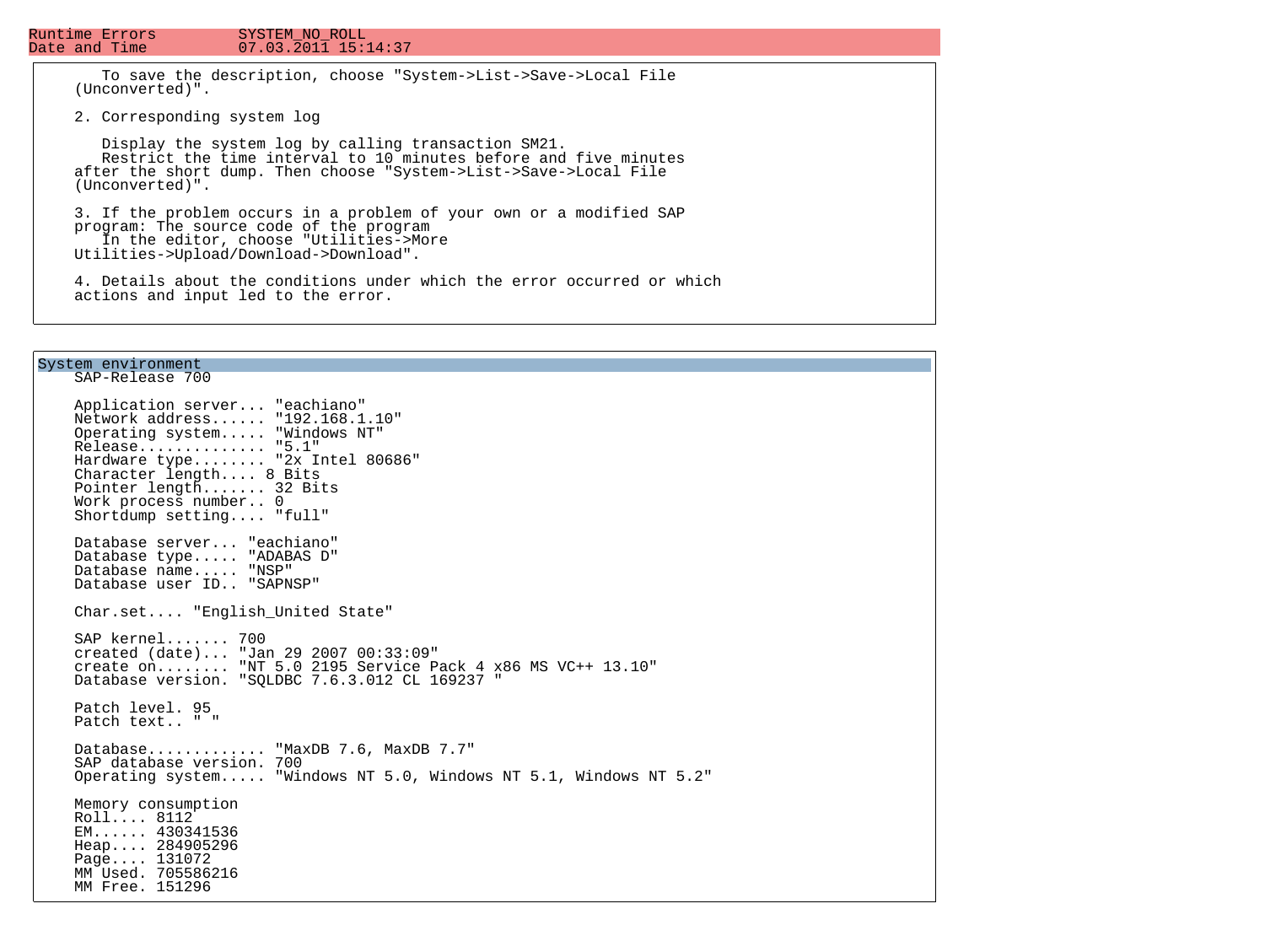Ξ

#### Runtime Errors SYSTEM\_NO\_ROLL<br>Date and Time 07.03.2011 15:1  $07.03.\overline{2}01\overline{1}15:14:37$

## User and Transaction

| $Client$ 000<br>$User$ "BCUSER"<br>Language $key$ " $E$ "<br>Transaction "SEU INT "<br>Transactions ID " " |                                      |
|------------------------------------------------------------------------------------------------------------|--------------------------------------|
| Screen "SAPMSSY0 1000"<br>Screen $line6$                                                                   | Program "Z ABAP101 BOMBA PROCEDURAL" |

## Information on where terminated

 Termination occurred in the ABAP program "Z\_ABAP101\_BOMBA\_PROCEDURAL" - in "START-OF-SELECTION". The main program was "Z\_ABAP101\_BOMBA\_PROCEDURAL ".

 In the source code you have the termination point in line 15 of the (Include) program "Z\_ABAP101\_BOMBA\_PROCEDURAL".

Source Code Extract

| Line             | SourceCde                                                                                                    |
|------------------|--------------------------------------------------------------------------------------------------------------|
| ⌒<br>∠<br>3<br>4 | $*_{\delta}$<br>*& Report Z ABAP101 BOMBA PROCEDURAL<br>*&<br>$*_{\delta}$                                   |
| 6<br>8           | *& Esse report tem por finalidade esgotar a memória da sessão usando um<br>*& código procedural<br>$*_{\&-}$ |
| 10               | 9 REPORT Z ABAP101 BOMBA PROCEDURAL.                                                                         |
| 12               | DATA: i data TYPE STANDARD TABLE OF string.                                                                  |
| 14               | $13 WHILE 1 = 1.$                                                                                            |
| 16               | >>>>> APPEND `X` TO i data.                                                                                  |
|                  | 17 ENDWHILE.                                                                                                 |

| Contents of system fields                                                                                                                                 |                 |  |  |  |
|-----------------------------------------------------------------------------------------------------------------------------------------------------------|-----------------|--|--|--|
| Name                                                                                                                                                      | $\mathsf{Val}.$ |  |  |  |
| SY-SUBRC 0<br> SY-INDEX 25165810<br> SY-TABIX 25165809<br>$ SY-DBCNT 0$<br>$ SY-FDPOS 0$<br> SY-LSIND 0<br>  SY-PAGNO   0<br> SY-LINNO 1<br>$ SY-COLNO 1$ |                 |  |  |  |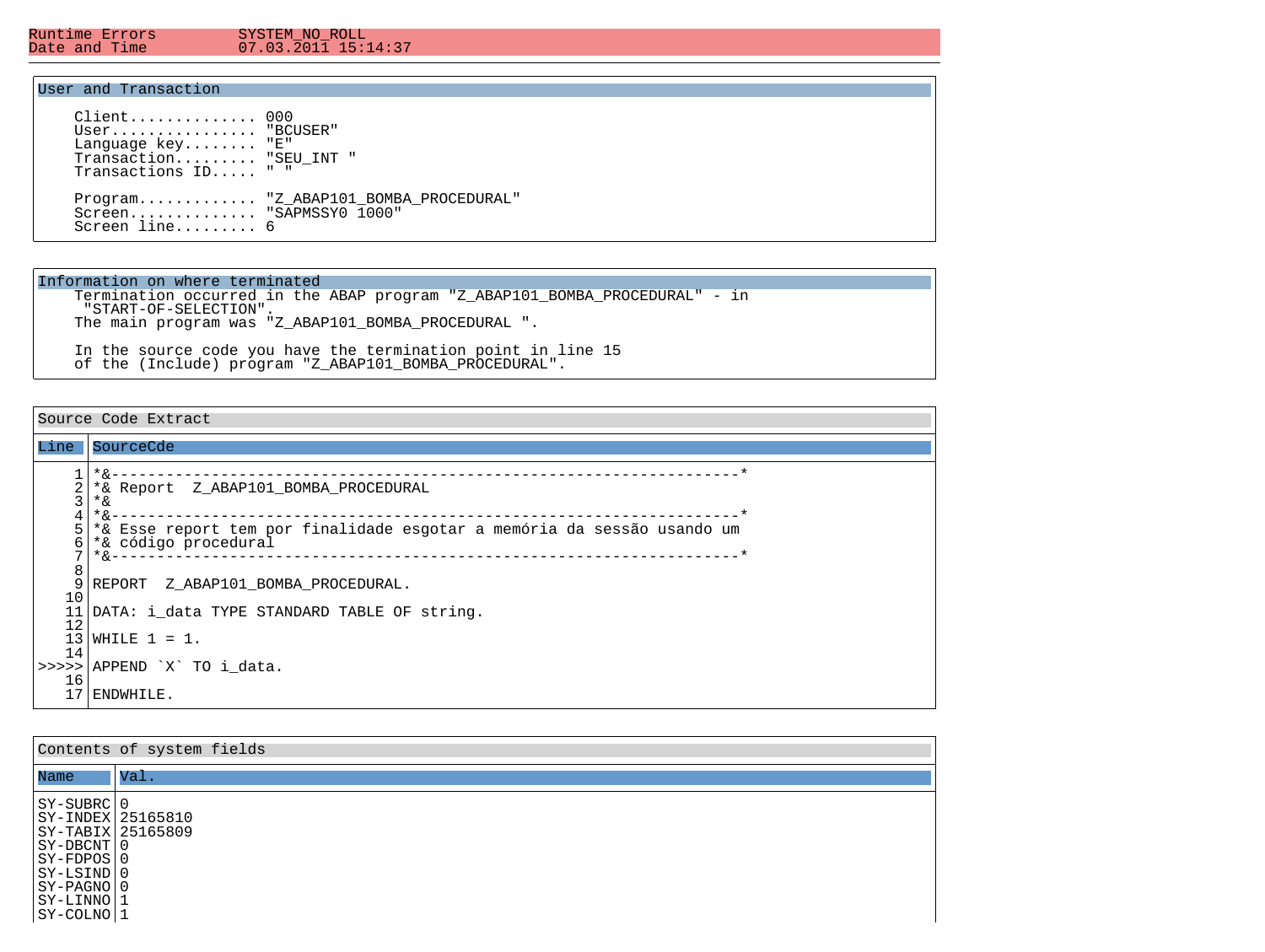| Runtime Errors                                                                                                                                      | SYSTEM NO ROLL                                                                                                          |
|-----------------------------------------------------------------------------------------------------------------------------------------------------|-------------------------------------------------------------------------------------------------------------------------|
| Date and Time                                                                                                                                       | 07.03.2011 15:14:37                                                                                                     |
| SY-PFKEY<br>SY-UCOMM<br> SY-MSGTY<br>SY-MSGID<br> SY-MSGNO 000<br> SY-MSGV1<br>SY-MSGV2<br>SY-MSGV3<br> SY-MSGV4<br> SY-MODNO 0<br> SY-UZEIT 151329 | SY-TITLE Program Z ABAP101 BOMBA PROCEDURAL<br> SY-DATUM 20110307<br>  SY-XPROG   RSDBRUNT<br>SY-XFORM % INIT PBO FIRST |

| Active Calls/Events |  |                               |                            |                            |      |
|---------------------|--|-------------------------------|----------------------------|----------------------------|------|
| <b>No</b>           |  | Tv.<br><b>Name</b>            | Program                    | Include                    | 'ine |
|                     |  | 1 EVENT<br>START-OF-SELECTION | Z ABAP101 BOMBA PROCEDURAL | Z ABAP101 BOMBA PROCEDURAL | 15.  |

| Chosen variables                                                                                                                                                       |  |  |  |
|------------------------------------------------------------------------------------------------------------------------------------------------------------------------|--|--|--|
| Name<br>Val.                                                                                                                                                           |  |  |  |
| No.<br>$1$ Ty.<br><b>EVENT</b><br>Name<br>START-OF-SELECTION                                                                                                           |  |  |  |
| SY-LDBPG<br>SAPDB <sub>S</sub><br>31042FF3000000000000000000000000000000000                                                                                            |  |  |  |
| 8 DUMMY\$\$<br>2222<br>0000                                                                                                                                            |  |  |  |
| SY-REPID<br>Z ABAP101 BOMBA PROCEDURAL<br>AF1210101F2FD21F02F354521C00000000000000                                                                                     |  |  |  |
| SYST-REPID<br>Z ABAP101 BOMBA PROCEDURAL<br>AF1210101F2FD21F02F354521C000000000000000                                                                                  |  |  |  |
| % SPACE<br>2<br>$\Omega$                                                                                                                                               |  |  |  |
| I DATA<br>Table IT 11[25165810x8]<br>\PROGRAM=Z_ABAP101_BOMBA_PROCEDURAL\DATA=I_DATA<br>Table reference: 7<br>TABH+ 20(20) = F2FF7F0108000000FFFFFFFFF04000000B8040000 |  |  |  |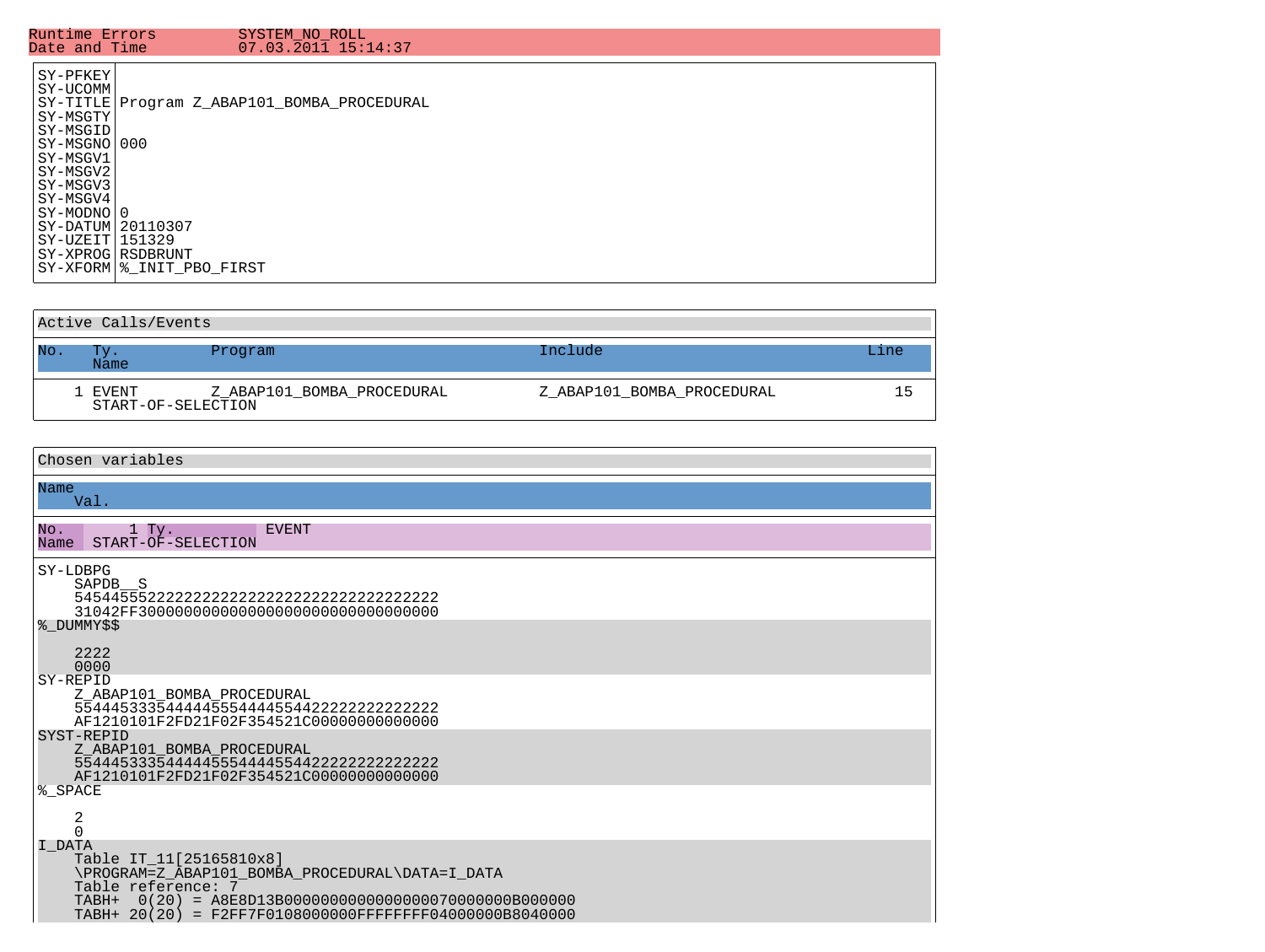| Runtime Errors<br>Date and Time                                                                                                                                                                                                               | SYSTEM NO ROLL<br>07.03.2011 15:14:37                                                                                                                                                                                                                                                                                                                                                                                                                                                                                              |
|-----------------------------------------------------------------------------------------------------------------------------------------------------------------------------------------------------------------------------------------------|------------------------------------------------------------------------------------------------------------------------------------------------------------------------------------------------------------------------------------------------------------------------------------------------------------------------------------------------------------------------------------------------------------------------------------------------------------------------------------------------------------------------------------|
| store<br>ext1<br>shmId<br>id<br>label<br>fill<br>leng<br>loop<br>xtyp<br>occu<br>access<br>idxKind<br>uniKind<br>keyKind<br>cmpMode<br>occu0<br>groupCntl<br>rfc<br>$unShareable = 0$<br>$midBeshared = 0$<br>isShmLockId<br>gcKind<br>isUsed | TABH+ 40( 8) = 10000000C1288001<br>$= 0xA8E8D13B$<br>$= 0 \times 00000000$<br>$= 0$<br>(0x00000000)<br>$= 7$<br>(0x07000000)<br>$= 11$<br>(0x0B000000)<br>$= 25165810 (0xF2FF7F01)$<br>$= 8$<br>(0x08000000)<br>$(0x$ FFFFFFFFF $)$<br>$= -1$<br>$= TYPE#000011$<br>$= 16$<br>(0x10000000)<br>$= 1$<br>(ItAccessStandard)<br>$= 0$<br>(ItIndexNone)<br>$= 2$<br>(ItUniqueNon)<br>$= 1$<br>(default)<br>$= 4$<br>$(\text{cmpSingleEq})$<br>$= 1$<br>$= 0$<br>$= 0$<br>$sharedWithShmTab = 0$<br>$= 0$<br>$= 0$<br>$= 1$             |
| isCtfyAble<br>tabi<br>pgHook<br>idxPtr<br>shmTabhSet<br>id<br>refCount<br>$tstRefCount = 0$<br>lineAdmin<br>lineAlloc<br>shmVersId<br>shmRefCount<br>regHook<br>collHook<br>ext2<br>tabhBack<br>delta head<br>pb func<br>pb_handle            | $= 1$<br>>>>>> Shareable Table Header Data <<<<<<br>$= 0x40F5D13B$<br>$= 0x00A2580E$<br>$= 0x00000000$<br>$= 0 \times 00000000$<br>$= 6$<br>(0x06000000)<br>$= 0$<br>(0x00000000)<br>(0x00000000)<br>$= 25181232 (0x303C8001)$<br>$= 25165872 (0x30008001)$<br>(0x00000000)<br>$= 0$<br>$= 1$<br>(0x01000000)<br>>>>>> 1st level extension part <<<<<<br>= Not allocated<br>= Not allocated<br>= Not allocated<br>>>>>> 2nd level extension part <<<<<<br>= Not allocated<br>= Not allocated<br>= Not allocated<br>= Not allocated |

Internal notes

 The termination was triggered in function "ab\_InitStrhTab" of the SAP kernel, in line 319 of the module "//bas/700\_REL/src/krn/runt/abstring.c#4". The internal operation just processed is "TAPP". Internal mode was started at 20110307151329.

Active Calls in SAP Kernel

Lines of C Stack in Kernel (Structure Differs on Each Platform)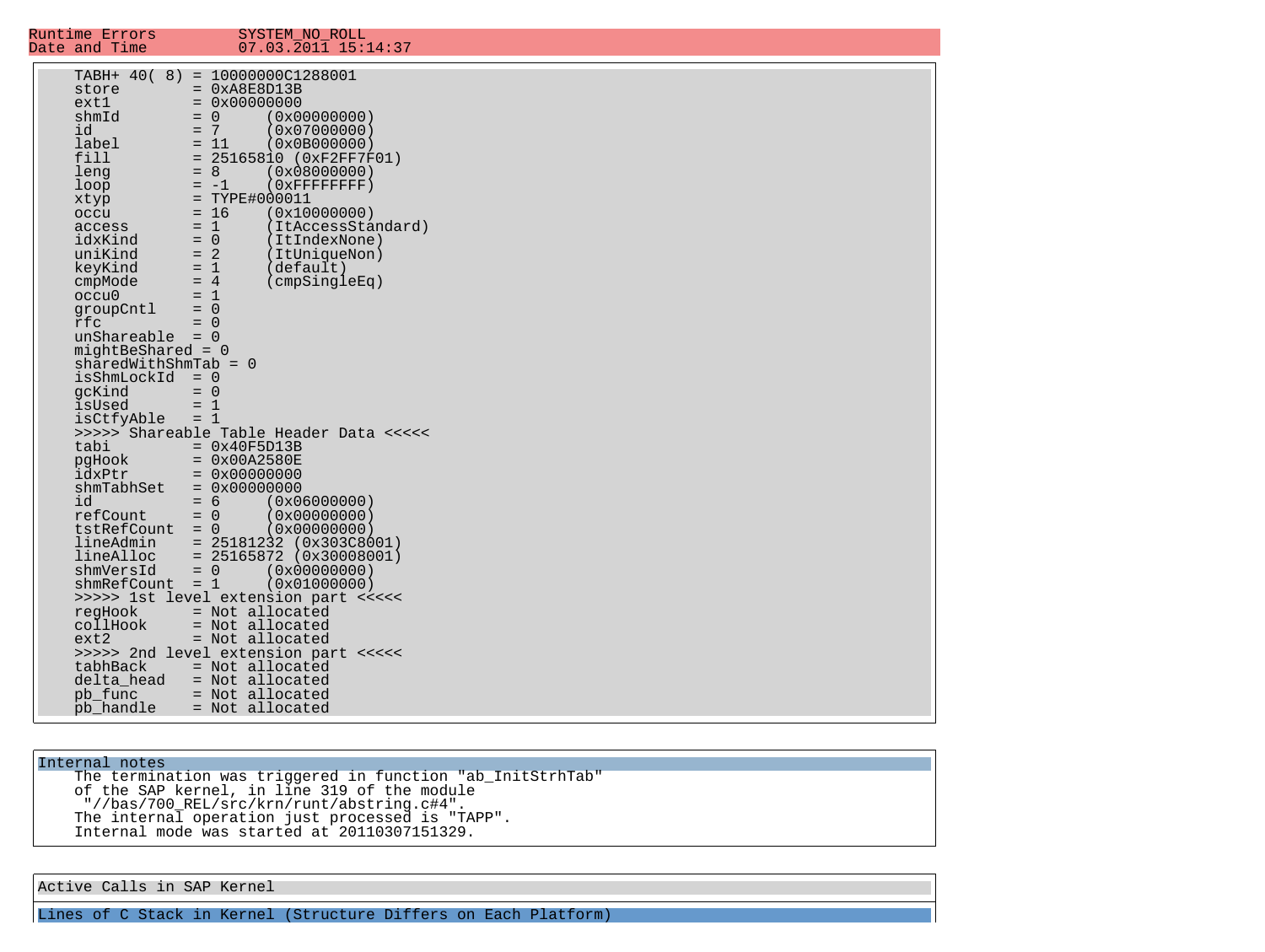| $SAP (R) - R/3(TM)$ Callstack, Version 1.0                                                                       |  |  |  |  |  |
|------------------------------------------------------------------------------------------------------------------|--|--|--|--|--|
| Copyright (C) SAP AG. All rights reserved.                                                                       |  |  |  |  |  |
| Callstack without Exception:                                                                                     |  |  |  |  |  |
| : disp+work.EXE (pid=952)<br>App                                                                                 |  |  |  |  |  |
| When : $3/7/2011$ 15:14:37.296                                                                                   |  |  |  |  |  |
| Threads $: 2$                                                                                                    |  |  |  |  |  |
| Computer Name<br>: EACHIANO                                                                                      |  |  |  |  |  |
| User Name<br>: SYSTEM                                                                                            |  |  |  |  |  |
| Number of Processors: 2                                                                                          |  |  |  |  |  |
| Processor Type: x86 Family 6 Model 15 Stepping 13                                                                |  |  |  |  |  |
| Windows Version      : 5.1 Current Build: 2600                                                                   |  |  |  |  |  |
| State Dump for Thread Id 4e0                                                                                     |  |  |  |  |  |
| eax=00000000 ebx=000004dc ecx=00400000 edx=00000000 esi=000004dc edi=00000000                                    |  |  |  |  |  |
| eip=7c90e514 esp=043cdd38 ebp=043cdd9c iopl=0 hv up ei ng nz ac po cy                                            |  |  |  |  |  |
| $cs=001b$ $ss=0023$ $ds=0023$ $es=0023$ $fs=003b$ $gs=0000$<br>$ef1=00000297$                                    |  |  |  |  |  |
| function: KiFastSystemCallRet                                                                                    |  |  |  |  |  |
| 7c90e514 c3<br>ret                                                                                               |  |  |  |  |  |
| esp,[esp]        ss:043cdd38=7c90df5a<br>esp,[esp]        ss:139acd47=00000000<br>7c90e515 8da42400000000<br>lea |  |  |  |  |  |
| 7c90e51c 8d642400<br>lea                                                                                         |  |  |  |  |  |
| FramePtr ReturnAd Param#1 Param#2 Param#3 Param#4 Function Name                                                  |  |  |  |  |  |
| $043$ cdd9c 7c802542 000004dc 0001d4c0 00000000 043cddd4 ntdll!KiFastSystemCallRet                               |  |  |  |  |  |
| 043cddb0 00fec10a 000004dc 0001d4c0 00000001 7c38b5c8 kernel32!WaitForSingleObject                               |  |  |  |  |  |
| 043cddd4 0056a476 0056a4af 7c38b5c8 7c38b5c8 7c38b5c8 disp+work!strncpy_sRFB                                     |  |  |  |  |  |
| 043cdelc 00856ffb 02297ff8 00000000 00800000 043cdfe4 disp+work!PrBinAll                                         |  |  |  |  |  |
| 043ce2a0 0064de21 011cec78 011cec68 0000013f 01bc7b54 disp+work!ab_rabax                                         |  |  |  |  |  |
| 043ce2d4 00650303 0e575e10 3bd1d4e8 000000ef 000000ef disp+work!ab_cStringFirstInitFromTabh                      |  |  |  |  |  |
| 043ce2fc 006e4c88 0e575e10 000000ed 00000002 3bd1e868 disp+work!ab_StrRefMoveStrhId                              |  |  |  |  |  |
| 043ce354 006c9b24 000001dd 6f84d634 0e575e10 6f84e724 disp+work!ab_popstate_to                                   |  |  |  |  |  |
| $043$ ce37c 0071baf0 000001dd 3bd1e813 0005d102 000004b8 disp+work!ab popstate to                                |  |  |  |  |  |
| 043ce40c 00692657 00000003 6f84ef40 00000000 043ce474 disp+work!ab_popstate_to 0                                 |  |  |  |  |  |
| 043ce474 007c5fe3 3bd20dfc 00000000 043ce4a0 00000000 disp+work!ab_popExtriState                                 |  |  |  |  |  |
| 0130f230 00000000 49444553 00000000 4f525f25 0000544f disp+work!zdate stamp                                      |  |  |  |  |  |
| State Dump for Thread Id d50                                                                                     |  |  |  |  |  |
| $ eax=0664feb8 ebx=00000103 ecx=00001e30 edx=0664fec6 esi=00000000 edi=000000000$                                |  |  |  |  |  |
| $\text{eip}=7c90e514$ esp=0664febc ebp=0664ff00 iopl=0 hv up ei pl zr na po nc                                   |  |  |  |  |  |
| $\sqrt{3}$ cs=001b ss=0023 ds=0023 es=0023 fs=003b qs=0000<br>efl=00000246                                       |  |  |  |  |  |
| function: KiFastSystemCallRet                                                                                    |  |  |  |  |  |
| 7c90e514 c3<br>ret                                                                                               |  |  |  |  |  |
| 7c90e515 8da42400000000<br>ss:0664febc=7c90d3aa                                                                  |  |  |  |  |  |
| lea esp,[esp]<br>lea esp,[esp]<br>7c90e51c 8d642400<br>$ss:15c2eecb=00000100$                                    |  |  |  |  |  |
| FramePtr ReturnAd Param#1 Param#2 Param#3 Param#4 Function Name                                                  |  |  |  |  |  |
| 0664ff00 010e70d5 000006f4 00000000 04e40000 048b3560 ntdll!KiFastSystemCallRet                                  |  |  |  |  |  |
| 0664ff80 7c349565 00000000 04e40000 048acd70 048b35f8 disp+work!haSHAlInput                                      |  |  |  |  |  |
| 0664ffb4 7c80b729 048b35f8 04e40000 048acd70 048b35f8 MSVCR71!endthreadex                                        |  |  |  |  |  |
| 0664ffec 00000000 7c3494f6 048b35f8 00000000 00000000 kernel32!GetModuleFileNameA                                |  |  |  |  |  |

| List of ABAP programs affected |  |                                                                                                                                                                                                         |       |                                                                                                                                                                                                                                              |      |                                                                                                     |       |
|--------------------------------|--|---------------------------------------------------------------------------------------------------------------------------------------------------------------------------------------------------------|-------|----------------------------------------------------------------------------------------------------------------------------------------------------------------------------------------------------------------------------------------------|------|-----------------------------------------------------------------------------------------------------|-------|
| Index                          |  | Typ Program                                                                                                                                                                                             | Group | Date                                                                                                                                                                                                                                         | Time | Size                                                                                                | Lang. |
|                                |  | Prg Z ABAP101 BOMBA PROCEDURAL<br> Prq SAPMSSY0<br>2   Prq   SAPMSSYD<br>3   Prg   SAPFSYSCALLS<br>4   Prg   RSDBRUNT<br>$5$  Typ RSSCR<br>$6 Prq $ RSDBSPBL<br>7   Prq   SAPDB S<br>8   Prg   RSDBSPMC |       | 0 07.03.2011 15:11:03 <br> 31.05.2007 11:27:31 <br>.123.11.2006114:47:211<br>ll07.03.2005l18:01:13l<br>0123.11.2006114:47:09<br>0123.11.1999109:24:41<br>0   07.03.2005   18:01:13  <br>0   07.03.2005   18:01:13  <br>0 23.11.2006 14:39:51 |      | $13312$ $E$<br>72704 E<br>17408 E<br>6144 E<br>223232 E<br>5120<br>59392 E<br>15360 E<br>$67584$  E |       |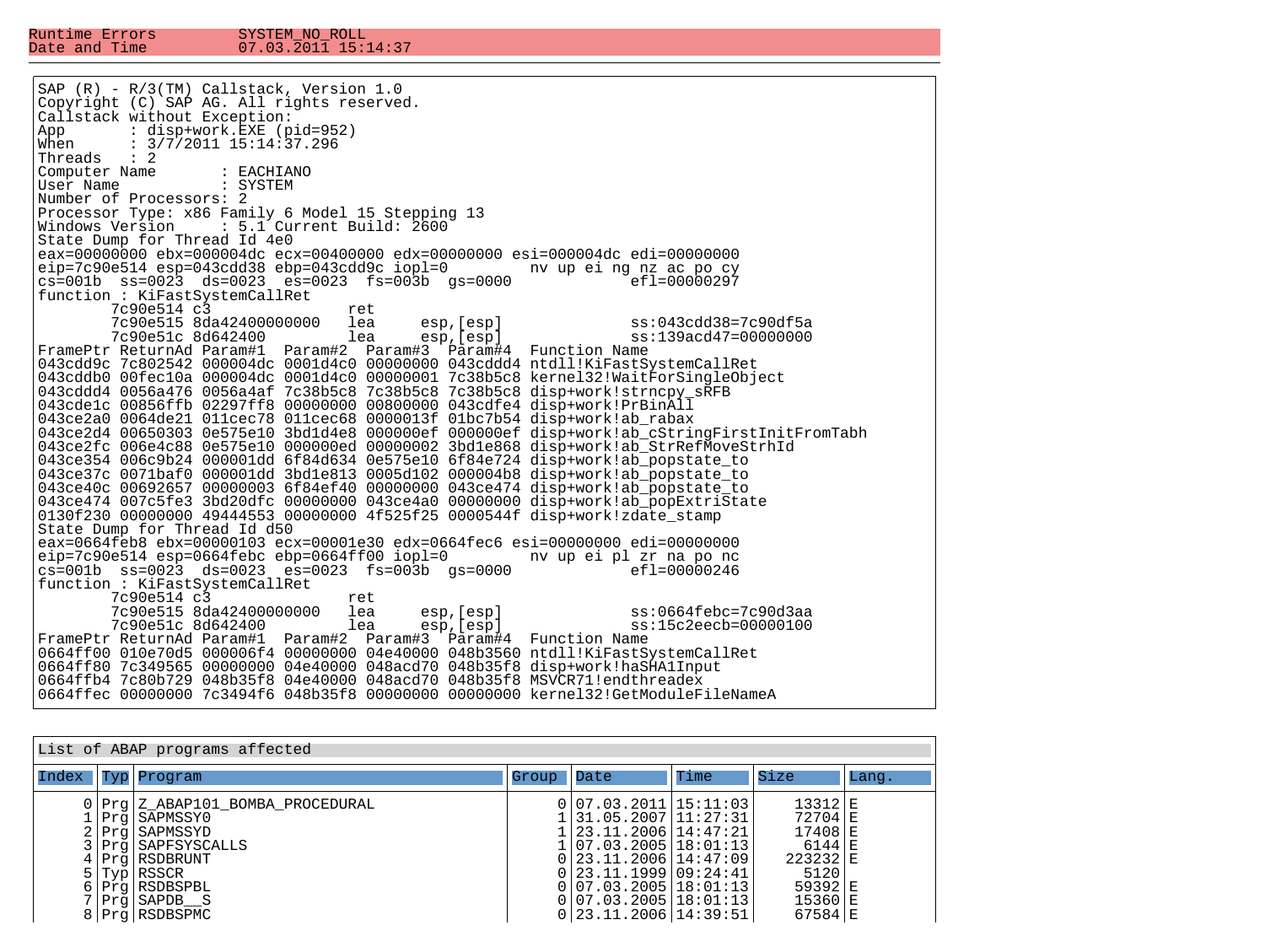| Directory of Application Tables                                                |                     |      |          |  |  |
|--------------------------------------------------------------------------------|---------------------|------|----------|--|--|
| Name<br>Val.                                                                   | Date                | Time | Lngth    |  |  |
| Z ABAP101 BOMBA PROCEDURAL<br>Program                                          |                     |      |          |  |  |
| SYST<br><i>dy\x7F\x01\0\0\0\0jqv\x7F\x01\0\0\0\0\0\0\0\0\0\0\0\0\0\0\0\0\0</i> | 15.09.2004 17:25:35 |      | 00002408 |  |  |

| ABAP Control Blocks (CONT)            |                                                          |  |            |  |      |  |  |  |  |                                                                                              |                 |
|---------------------------------------|----------------------------------------------------------|--|------------|--|------|--|--|--|--|----------------------------------------------------------------------------------------------|-----------------|
| Index Name FI                         |                                                          |  |            |  |      |  |  |  |  | PAR0 PAR1 PAR2 PAR3 PAR4 PAR5 PAR6 Source Code                                               | Line            |
|                                       | 43   PERP   80   0001                                    |  |            |  |      |  |  |  |  | <sysini></sysini>                                                                            | 55              |
|                                       | 44   PERP   80   0002                                    |  |            |  |      |  |  |  |  | <sysini></sysini>                                                                            | 55              |
|                                       | 45 ENDM 00 0000                                          |  |            |  |      |  |  |  |  | <sysini></sysini>                                                                            | 56              |
| 46                                    | $---$                                                    |  | 00   00 00 |  |      |  |  |  |  | <sysini></sysini>                                                                            | 56              |
|                                       | xper 06 B1A5 001F                                        |  |            |  | 001D |  |  |  |  | Z ABAP101 BOMBA PROCEDURAL                                                                   | 9 <sub>1</sub>  |
| 49                                    | PERP 80 0001                                             |  |            |  |      |  |  |  |  | Z ABAP101 BOMBA PROCEDURAL                                                                   | 9 <sub>1</sub>  |
|                                       | 50   PERP   80   001E                                    |  |            |  |      |  |  |  |  | Z ABAP101 BOMBA PROCEDURAL                                                                   | 9 <sub>1</sub>  |
|                                       |                                                          |  |            |  |      |  |  |  |  | 51   WHIL   00   0002   0000   0000   0000   0000   0000   0000   Z_ABAP101_BOMBA_PROCEDURAL | 131             |
|                                       | 55   WHIL   00   0003   0000   0000   0000   0000   0000 |  |            |  |      |  |  |  |  | 0000 Z ABAP101 BOMBA PROCEDURAL                                                              | 13              |
|                                       | 59   BRAN   05   0007                                    |  |            |  |      |  |  |  |  | Z ABAP101 BOMBA PROCEDURAL                                                                   | 13              |
|                                       | 60   cmp1   00   00 CA   00 01   00 06                   |  |            |  |      |  |  |  |  | Z ABAP101 BOMBA PROCEDURAL                                                                   | 13              |
|                                       | 62 BRAF 02 0004                                          |  |            |  |      |  |  |  |  | Z ABAP101 BOMBA PROCEDURAL                                                                   | 13              |
| $>>>>$ TAPP   00   01DD   0020   0021 |                                                          |  |            |  |      |  |  |  |  | Z ABAP101 BOMBA PROCEDURAL                                                                   | 15 <sub>1</sub> |